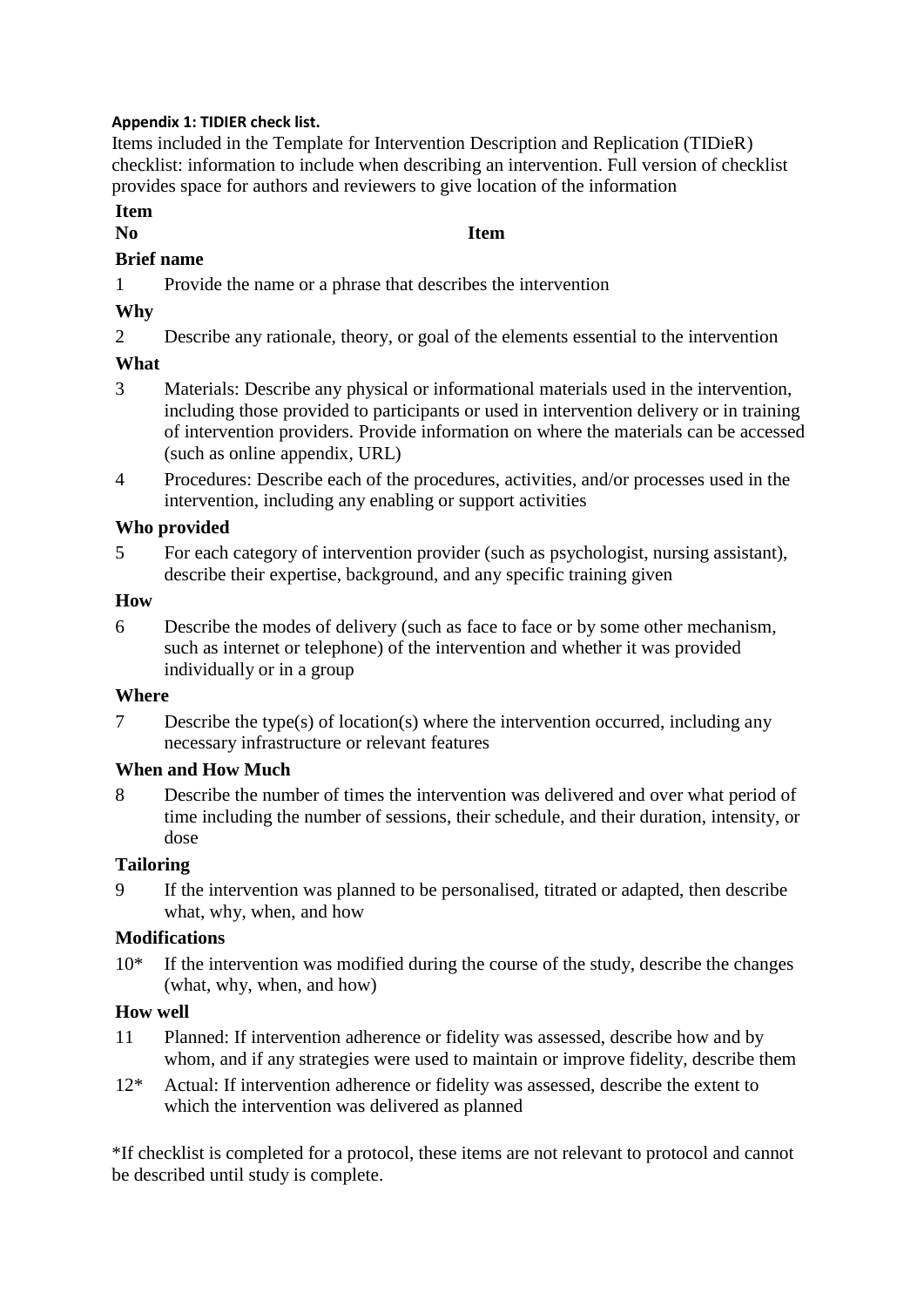#### **Appendix 2: Key constructs of CFIR**

|                | $\frac{1}{2}$<br><b>I. INTERVENTION</b> |                                                                   |
|----------------|-----------------------------------------|-------------------------------------------------------------------|
|                | <b>CHARACTERISTICS</b>                  |                                                                   |
| $\overline{A}$ | <b>Intervention Source</b>              | Perception of key stakeholders about whether the intervention     |
|                |                                         | is externally or internally developed.                            |
| Β              | Evidence Strength & Quality             | Stakeholders' perceptions of the quality and validity of          |
|                |                                         | evidence supporting the belief that the intervention will have    |
|                |                                         | desired outcomes.                                                 |
| C              | Relative Advantage                      | Stakeholders' perception of the advantage of implementing         |
|                |                                         | the intervention versus an alternative solution.                  |
| D              | Adaptability                            | The degree to which an intervention can be adapted, tailored,     |
|                |                                         | refined, or reinvented to meet local needs.                       |
| E              | Trialability                            | The ability to test the intervention on a small scale in the      |
|                |                                         | organization, and to be able to reverse course (undo              |
|                |                                         | implementation) if warranted.                                     |
| F              | Complexity                              | Perceived difficulty of implementation, reflected by duration,    |
|                |                                         | scope, radicalness, disruptiveness, centrality, and intricacy and |
|                |                                         | number of steps required to implement.                            |
| G              | Design Quality & Packaging              | Perceived excellence in how the intervention is bundled,          |
|                |                                         | presented, and assembled.                                         |
| H              | Cost                                    | Costs of the intervention and costs associated with               |
|                |                                         | implementing the intervention including investment, supply,       |
|                |                                         | and opportunity costs.                                            |
|                | <b>II. OUTER SETTING</b>                |                                                                   |
| A              | Patient Needs & Resources               | The extent to which patient needs, as well as barriers and        |
|                |                                         | facilitators to meet those needs, are accurately known and        |
|                |                                         | prioritized by the organization.                                  |
| B              | Cosmopolitanism                         | The degree to which an organization is networked with other       |
|                |                                         | external organizations.                                           |
| С              | Peer Pressure                           | Mimetic or competitive pressure to implement an intervention;     |
|                |                                         | typically because most or other key peer or competing             |
|                |                                         | organizations have already implemented or are in a bid for a      |
|                |                                         | competitive edge.                                                 |
| D              | External Policy & Incentives            | A broad construct that includes external strategies to spread     |
|                |                                         | interventions, including policy and regulations (governmental     |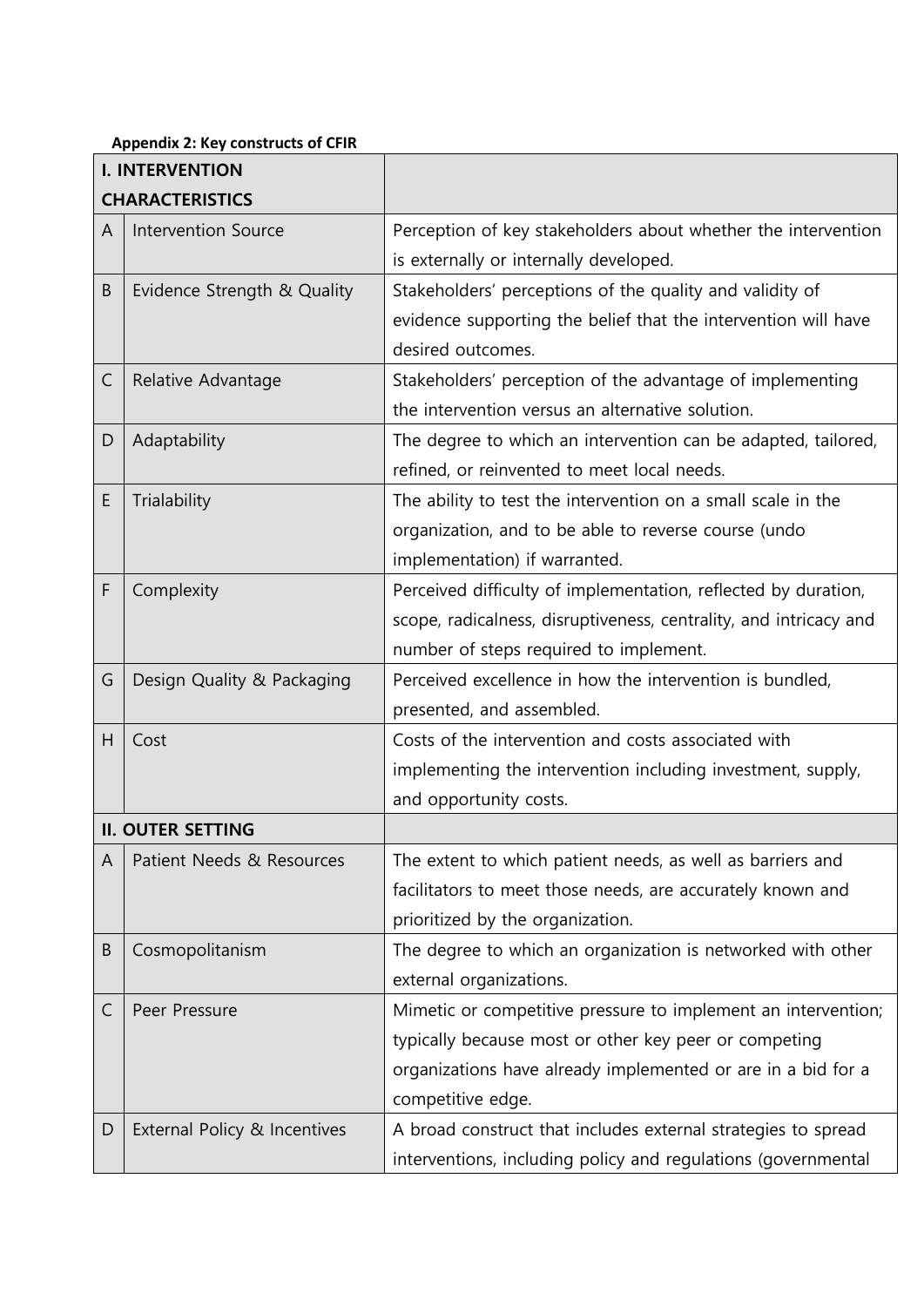|                |                                   | or other central entity), external mandates, recommendations      |
|----------------|-----------------------------------|-------------------------------------------------------------------|
|                |                                   | and guidelines, pay-for-performance, collaboratives, and public   |
|                |                                   | or benchmark reporting.                                           |
|                | <b>III. INNER SETTING</b>         |                                                                   |
| $\overline{A}$ | <b>Structural Characteristics</b> | The social architecture, age, maturity, and size of an            |
|                |                                   | organization.                                                     |
| B              | Networks & Communications         | The nature and quality of webs of social networks and the         |
|                |                                   | nature and quality of formal and informal communications          |
|                |                                   | within an organization.                                           |
| C              | Culture                           | Norms, values, and basic assumptions of a given organization.     |
| D              | <b>Implementation Climate</b>     | The absorptive capacity for change, shared receptivity of         |
|                |                                   | involved individuals to an intervention, and the extent to which  |
|                |                                   | use of that intervention will be rewarded, supported, and         |
|                |                                   | expected within their organization.                               |
| 1              | Tension for Change                | The degree to which stakeholders perceive the current             |
|                |                                   | situation as intolerable or needing change.                       |
| $\overline{2}$ | Compatibility                     | The degree of tangible fit between meaning and values             |
|                |                                   | attached to the intervention by involved individuals, how those   |
|                |                                   | align with individuals' own norms, values, and perceived risks    |
|                |                                   | and needs, and how the intervention fits with existing            |
|                |                                   | workflows and systems.                                            |
| 3              | Relative Priority                 | Individuals' shared perception of the importance of the           |
|                |                                   | implementation within the organization.                           |
| 4              | Organizational Incentives &       | Extrinsic incentives such as goal-sharing awards, performance     |
|                | Rewards                           | reviews, promotions, and raises in salary, and less tangible      |
|                |                                   | incentives such as increased stature or respect.                  |
| 5              | Goals and Feedback                | The degree to which goals are clearly communicated, acted         |
|                |                                   | upon, and fed back to staff, and alignment of that feedback       |
|                |                                   | with goals.                                                       |
| 6              | Learning Climate                  | A climate in which: a) leaders express their own fallibility and  |
|                |                                   | need for team members' assistance and input; b) team              |
|                |                                   | members feel that they are essential, valued, and                 |
|                |                                   | knowledgeable partners in the change process; c) individuals      |
|                |                                   | feel psychologically safe to try new methods; and d) there is     |
|                |                                   | sufficient time and space for reflective thinking and evaluation. |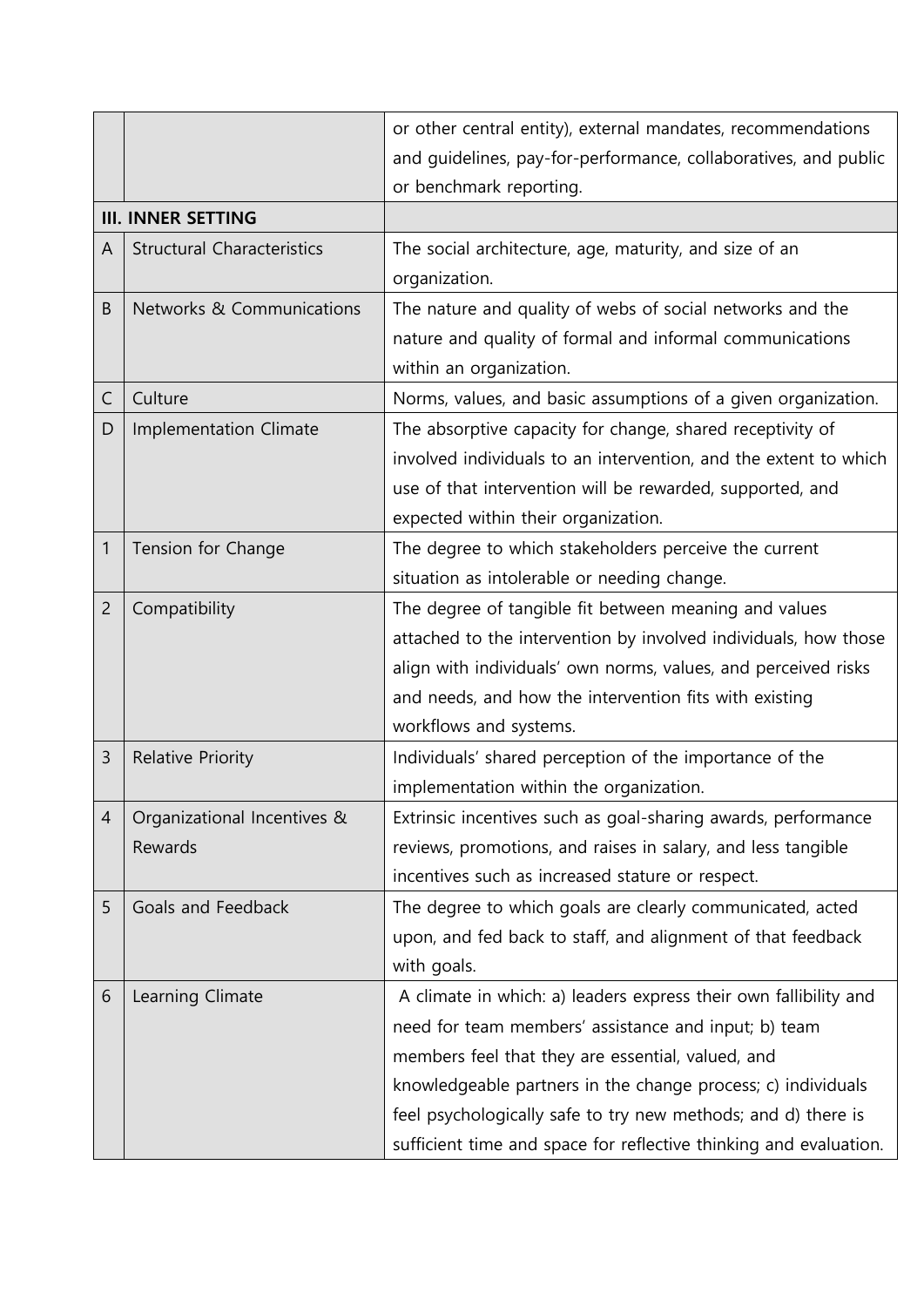| E              | Readiness for Implementation     | Tangible and immediate indicators of organizational               |
|----------------|----------------------------------|-------------------------------------------------------------------|
|                |                                  | commitment to its decision to implement an intervention.          |
| $\mathbf{1}$   | Leadership Engagement            | Commitment, involvement, and accountability of leaders and        |
|                |                                  | managers with the implementation.                                 |
| $\overline{2}$ | Available Resources              | The level of resources dedicated for implementation and on-       |
|                |                                  | going operations, including money, training, education,           |
|                |                                  | physical space, and time.                                         |
| 3              | Access to Knowledge &            | Ease of access to digestible information and knowledge about      |
|                | Information                      | the intervention and how to incorporate it into work tasks.       |
|                | <b>IV. CHARACTERISTICS OF</b>    |                                                                   |
|                | <b>INDIVIDUALS</b>               |                                                                   |
| A              | Knowledge & Beliefs about the    | Individuals' attitudes toward and value placed on the             |
|                | Intervention                     | intervention as well as familiarity with facts, truths, and       |
|                |                                  | principles related to the intervention.                           |
| B              | Self-efficacy                    | Individual belief in their own capabilities to execute courses of |
|                |                                  | action to achieve implementation goals.                           |
| $\mathsf{C}$   | Individual Stage of Change       | Characterization of the phase an individual is in, as he or she   |
|                |                                  | progresses toward skilled, enthusiastic, and sustained use of     |
|                |                                  | the intervention.                                                 |
| D              | Individual Identification with   | A broad construct related to how individuals perceive the         |
|                | Organization                     | organization, and their relationship and degree of commitment     |
|                |                                  | with that organization.                                           |
| E              | <b>Other Personal Attributes</b> | A broad construct to include other personal traits such as        |
|                |                                  | tolerance of ambiguity, intellectual ability, motivation, values, |
|                |                                  | competence, capacity, and learning style.                         |
|                | <b>V. PROCESS</b>                |                                                                   |
| A              | Planning                         | The degree to which a scheme or method of behavior and            |
|                |                                  | tasks for implementing an intervention are developed in           |
|                |                                  | advance, and the quality of those schemes or methods.             |
| B              | Engaging                         | Attracting and involving appropriate individuals in the           |
|                |                                  | implementation and use of the intervention through a              |
|                |                                  | combined strategy of social marketing, education, role            |
|                |                                  | modeling, training, and other similar activities.                 |
| 1              | <b>Opinion Leaders</b>           | Individuals in an organization who have formal or informal        |
|                |                                  | influence on the attitudes and beliefs of their colleagues with   |
|                |                                  | respect to implementing the intervention.                         |